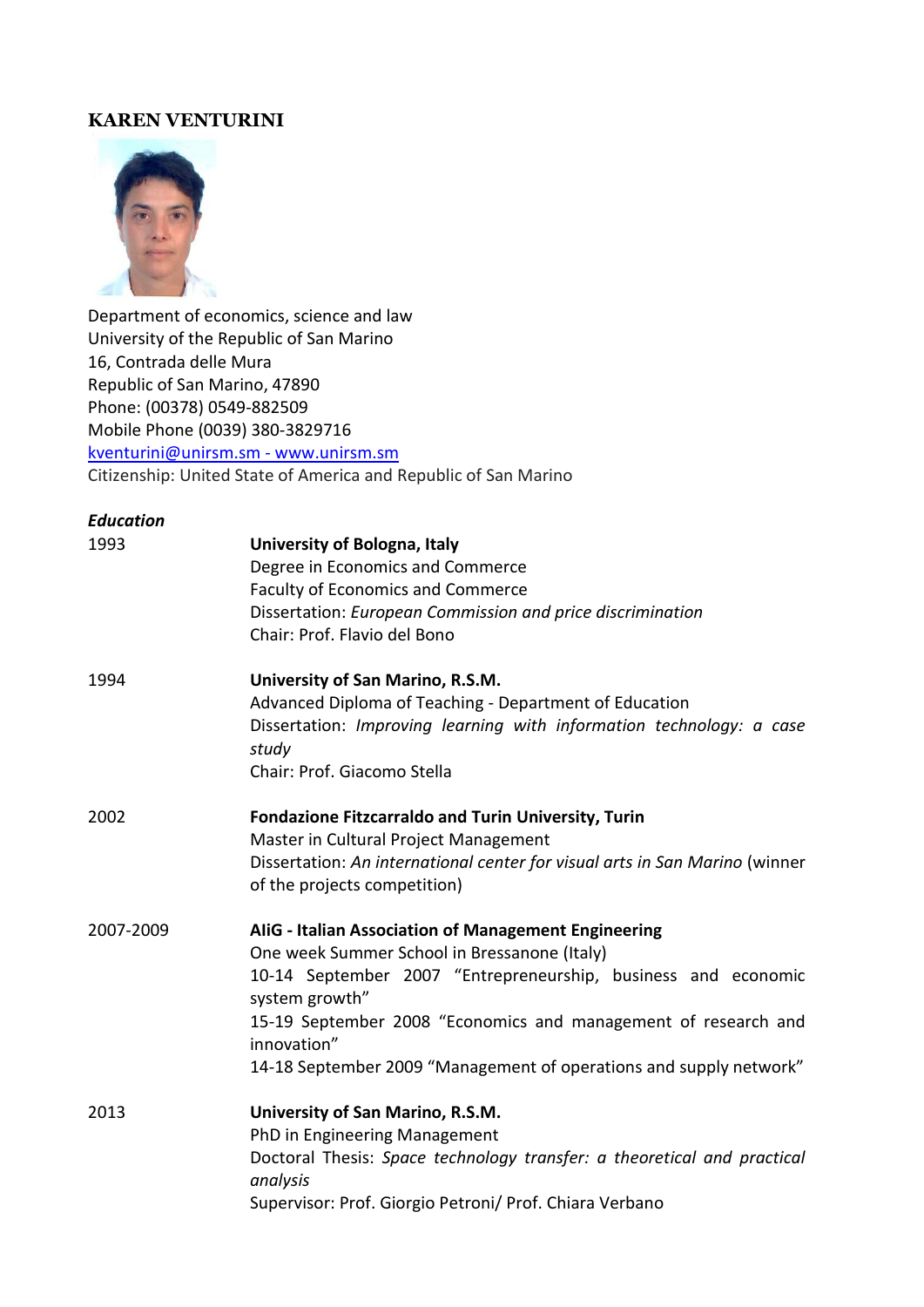## *Academic Positions*

| 2000-2002; 2004 - Research fellow<br>2009 | San Marino University, Department of Economics and Technology<br>Research interests: diffusion of technologies into various settings and<br>applications (including arts and cultural sector), innovation management<br>and R&D management                                           |
|-------------------------------------------|--------------------------------------------------------------------------------------------------------------------------------------------------------------------------------------------------------------------------------------------------------------------------------------|
| 2006-2013                                 | Representative on behalf of the San Marino University in the "Expert"<br>Evaluators Committee" for the funding of innovative projects through<br>EUREKA European Network.                                                                                                            |
| 2009-Present                              | Assistant Professor - San Marino University<br>Research interests: diffusion of technologies into various settings and<br>applications, technology transfer, innovation<br>R&D<br>management,<br>management and academic spin-offs                                                   |
| 2014-2017                                 | Member of the San Marino University Academic Senate, the supreme<br>authority responsible for defining the strategic and development<br>guidelines of the university, making proposals in the field of research and<br>teaching, coordinating and linking with academic departments. |
| 2015                                      | Delegated by the Rector as responsible for academic relations with India                                                                                                                                                                                                             |
| 2015                                      | Delegated by the Rector as responsible for the management of academic<br>innovative projects                                                                                                                                                                                         |
| 2017                                      | Delegated by the Government of San Marino as National EUREKA High Level<br><b>Group Rappresentative</b>                                                                                                                                                                              |
| 2017                                      | Delegated by the Government of San Marino and the University as<br>coordinator for the National Innovation System project                                                                                                                                                            |
| 2018                                      | Member of the Board of Directors of San Marino Innovation - the Institute<br>for Innovation in the Republic of San Marino                                                                                                                                                            |
| 2018                                      | Startup mentor for the Incubator of San Marino Innovation Institute                                                                                                                                                                                                                  |
| 2018                                      | PhD thesis evaluator - PhD course in Management Engineering (ING-IND/35)<br>University of Padua                                                                                                                                                                                      |
| 2019                                      | Assignment from UNIRSM to draft the new law and regulation for the<br>establishment of academic spin-offs and start-ups.                                                                                                                                                             |
| 2019                                      | Director of the Confucius Institute of the University of San Marino                                                                                                                                                                                                                  |
| 2020                                      | Primo Miglio startup consultant - social startup accelerator (Rimini)                                                                                                                                                                                                                |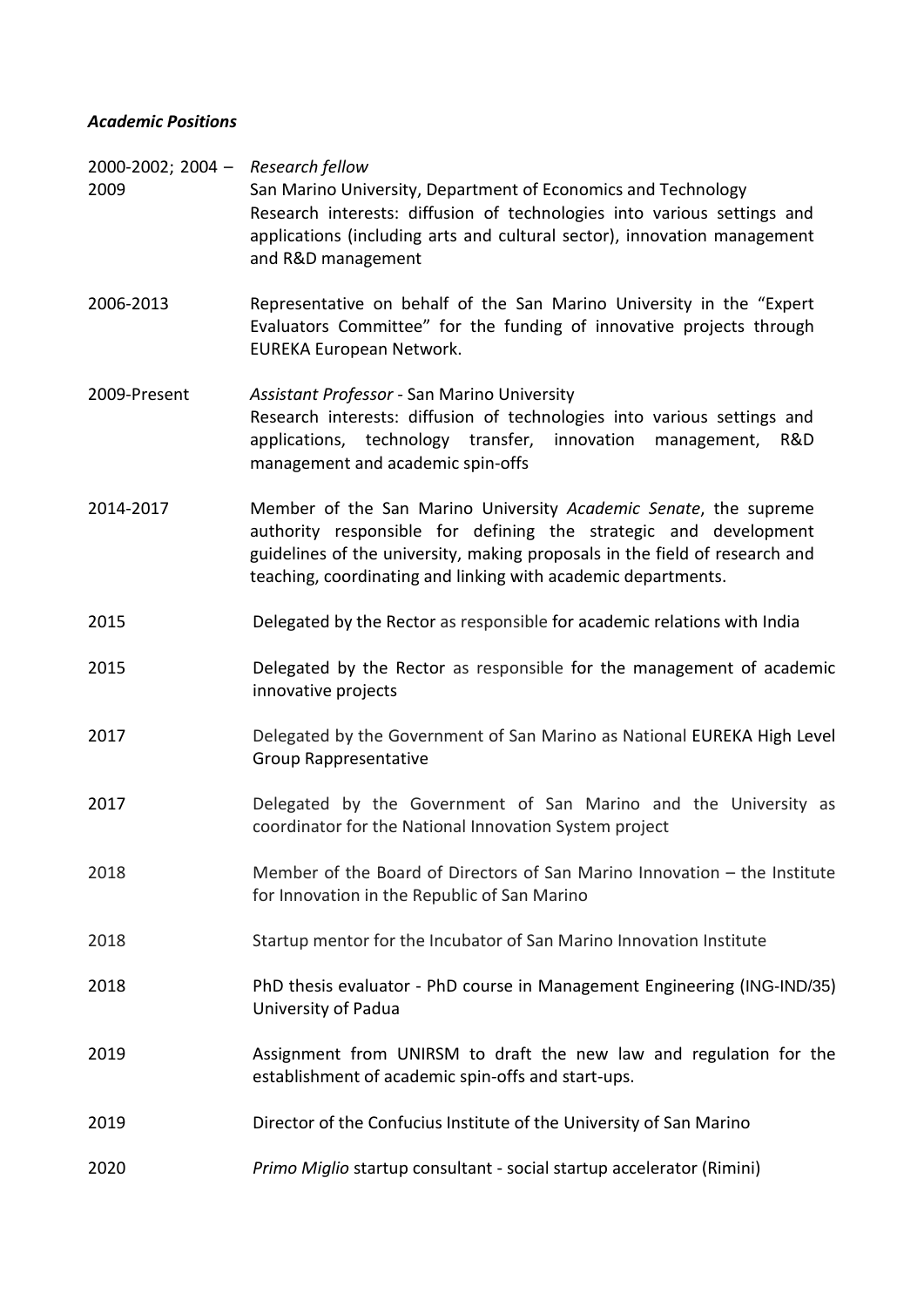### *Teaching experiences: academic courses*

*Microeconomics -* undergraduate degree course in Strategic Enterprise Management and Economics, University of San Marino – Trieste University (2007/2008)

*Business Management* - undergraduate degree course in Industrial Design, University of San Marino – IUAV (Venice) University (2007/2008)

*Economic evaluation of projects and products* – undergraduate degree course in Industrial - Design, University of San Marino – IUAV (Venice) University (2008/2009, 2009/2010, 2011/2012; 2011/2012; 2012/2013; 2013/2014; 2014/2015; 2015/2016; 2016/2017; 2017/2018)

*Fashion Innovation Management*– Master in Fashion and Luxury Management - Luiss Creative Business Center – Luiss Business School, Rome (2017/2018)

#### *Teaching experiences: non-academic courses*

Course for the National Association of San Marino Industry (ANIS) "Innovation and Enterprise" (2009)

Course for the National Association of San Marino Industry (ANIS) "Innovating with design: strategies to increase business performance" (2014)

### *Participation in Italian research projects*

- 1994-1997 Received a scholarship issued by the Ministry of Finance of the Republic of San Marino and San Marino University for a new public financial management system. As a result of this project a new law and a new public financial management system was introduced.
- 1997-1998 Received a scholarship issued by the Ministry of Finance of the Republic of San Marino and San Marino University for a new budgeting, accounting and control system in the hospital of San Marino.
- 2004-2012 Research studies conducted in collaboration with the University of Padua, University of Parma and the National Institute of Astrophysics in Milan.
- 2010-2012 Research project of the University of Padua funded by the Italian Ministry of University entitled "Organizational and management models of open innovation in small and medium firms".
- 2013 Research project of the University of Padua funded by the Italian Ministry of University entitled "Models and tools for managing innovation in support of the company's competitiveness".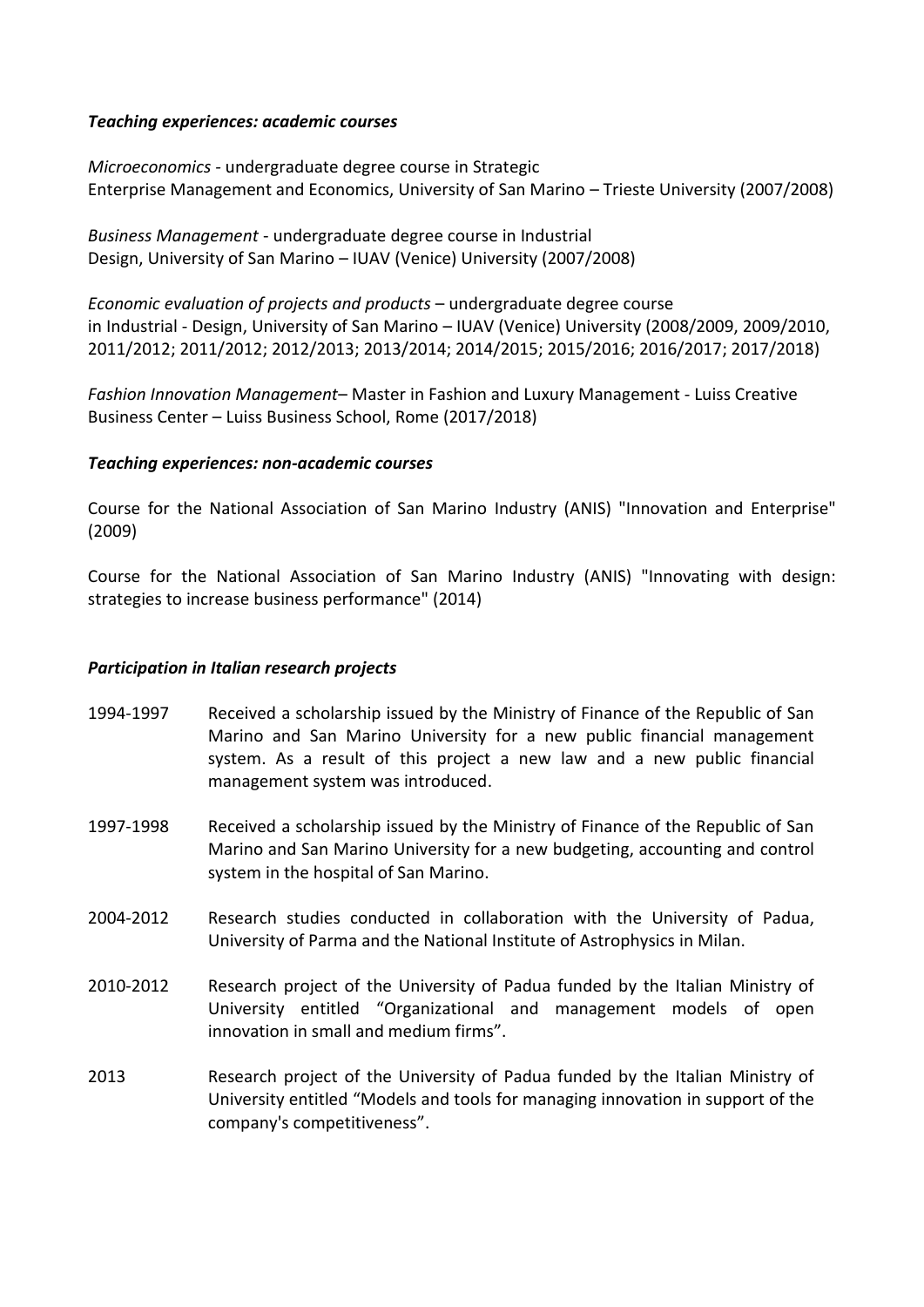### *Participation in international research projects*

- 2010 Research projects with the Design / UNIRSM team for the design and implementation of artisan supply chains: 1. "Education and Handicraft Production" in the Democratic Republic of Congo with Associazione Amka Onlus - funded by UNESCO (2010-2012) 2. "Hands in the Rif: Handicraft and tradition for the local development of Northern Morocco "with the Microfinance and Development Onlus Association - funded by the Trentino Alto Adige Region (2015-2018) 3. "Cactus Lab: projects for a tailoring managed by refugees people with Arcisolidarietà di Cecina - funded by Tuscany Region (2018-2019) 4. "Masks to smile" - project with ASSOBDM onlus - funded by Associazione Sordomuti Italia (2020)
- 2010-2013 "Resources management in the generation and development of spin-off companies," international research project between the University of Haifa, Israel, the University of Padua, Italy and the University of San Marino, RSM.
- 2012-2013 "Space technology transfer in Japan and in Italy", international research project between the National Institute of Advanced Industrial Science and Technology, Japan, the University of Padua, Italy and the University of San Marino (RSM), 34 months. Role: Researcher
- 2015 "CloudSME: simulation for manufacturing and engineering", international research project supported by UE
- 2017 "Challenges to Democracy and Social life in European Small States", Progetto Erasmus+ KA2-KA204 in association with the Liechtenstein-Institut, Sihtasutus Poliitikauuringute Keskus Praxis Tallin, University of Iceland, Universite Du Luxembourg, Universita Ta Malta, Universitat d'Andorra, University of Montenegro, University of Nicosia.

### **Participation in editorial boards of journals and book series**

2001-2017 Referee for *International Journal of Knowledge Management Studies, The International Journal of Human Resource Management (I.F. 1,043), The International Journal of Human Resource Management* (I.F. 1,043), *Management Research Review, Journal of Small Business Management* (I.F. 1,361), *International Journal of Entrepreneurship and Innovation Management, Studies in Business and Economics*

### **Teaching or research fellowship at international universities and research institutes**

2013 Visiting scholar at the Indian Institute of Science in Bangalore, India with the research project "Resources and competencies during the evolution of researchbased spin-offs: the Bangalore experience"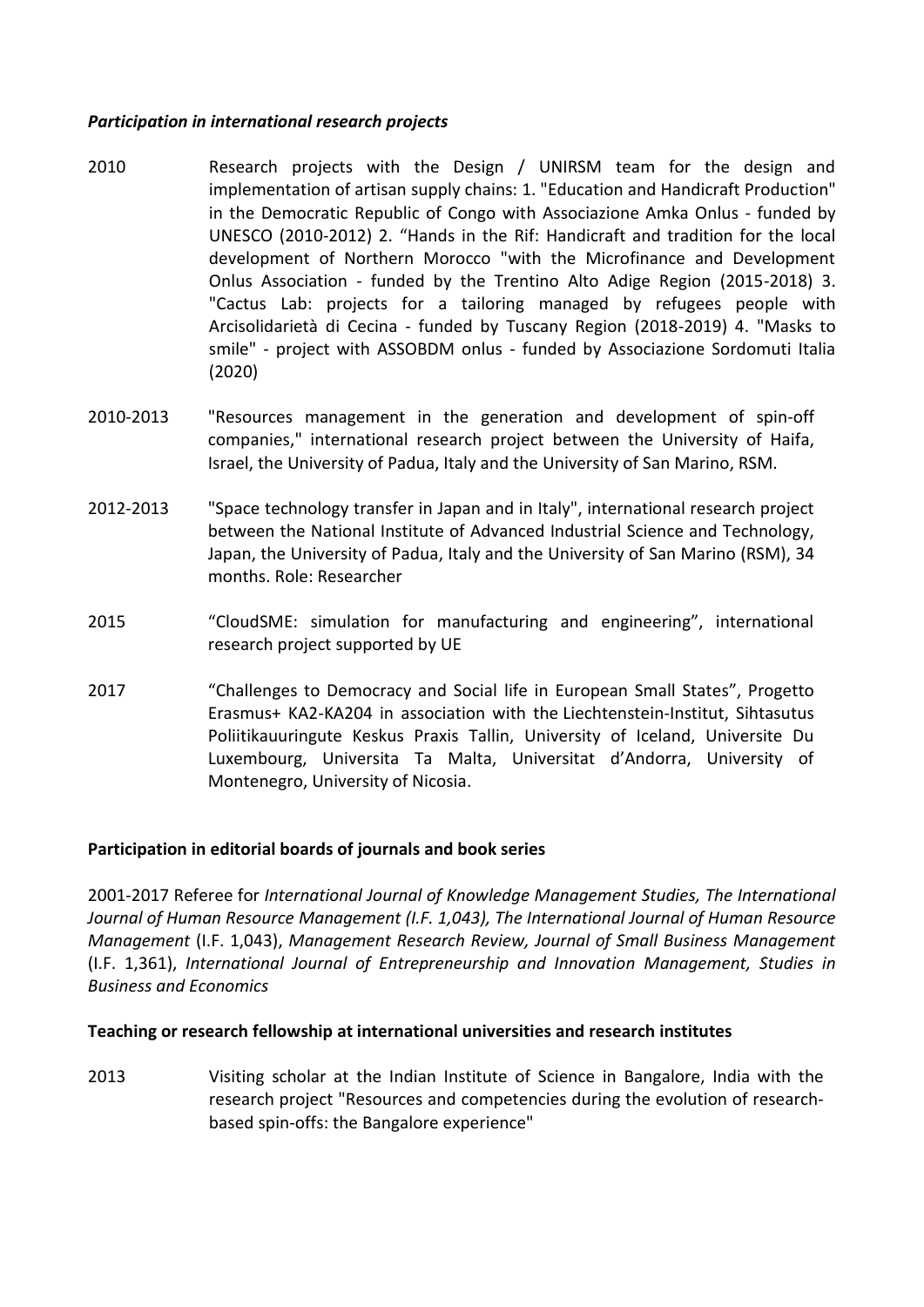### **Experiences in technology transfer projects**

- 2017 Nomination by the Government of San Marino as High Level Group Representative of EUREKA (European network for Innovation)
- 2006-2011 Member of the San Marino Commission Expert Evaluators. This
- 2017 Commission has the task of choosing the most innovative research projects presented by San Marino and foreign companies with the aim of having a public funding.
- 2009-2011 Participation in the project of feasibility for the Science and Technology Park of the Republic of San Marino and the Government of the Italian San Marino

## *Non-academic work experiences*

1998-2004 2013-2017 *Administrative Head of Department*  Department of Economics and Technology San Marino University Responsible for promoting and managing the university courses, faculties, doctoral activities, including public relations, accountability, communication and advertising.

### *Published and Forthcoming Publications*

Agostini, L., Nosella A. and Venturini K. (2018), "Towards increasing affective commitment of partners in SME strategic networks", in the SOItmC&Department of Economics, Management, Institutions of the University Federico II of Naples, 26-29 June 2018 –Winner of the *Good Paper Award*

Agostini, L., Nosella A. and Venturini K. (2017), "SME strategic networks: how to achieve the commitment of partners" in the 12th International Forum on Knowledge Asset Dynamics, Knowledge Management in the 21st century: resilence, creativity and co-creation, San Petesburg, Russia, 7-9 June 2017, ISSN 2280-787X

D'Amelio, E. and Venturini K. (2017), "Performance and Exchange Knowledge in film coproductions: learning from the documentary *Michel Petrucciani*", in the Journal of Italian Cinema and Media Studies Conference, Innovations and Tensions, Italian Cinema and Media in a Global World, The American University of Rome, 9-10 June 2017, ISSN 2047-7368

Venturini, K. and Verbano C. (2016), "Open innovation in public sector: research-based spin-offs resources and performance", Business Process Management Journal, Vol. 23, No. 6, ISSN: 1463- 7154

Peruzzi, G., Forcellini, D., Venturini, K. Albarello, D. (2017), "Ambient vibrations applied to San Marino historical buildings survey", in the 6<sup>th</sup> World Conference on Earthquake, 16WCEE 2017, Santiago Chile, January 9th to 13th 2017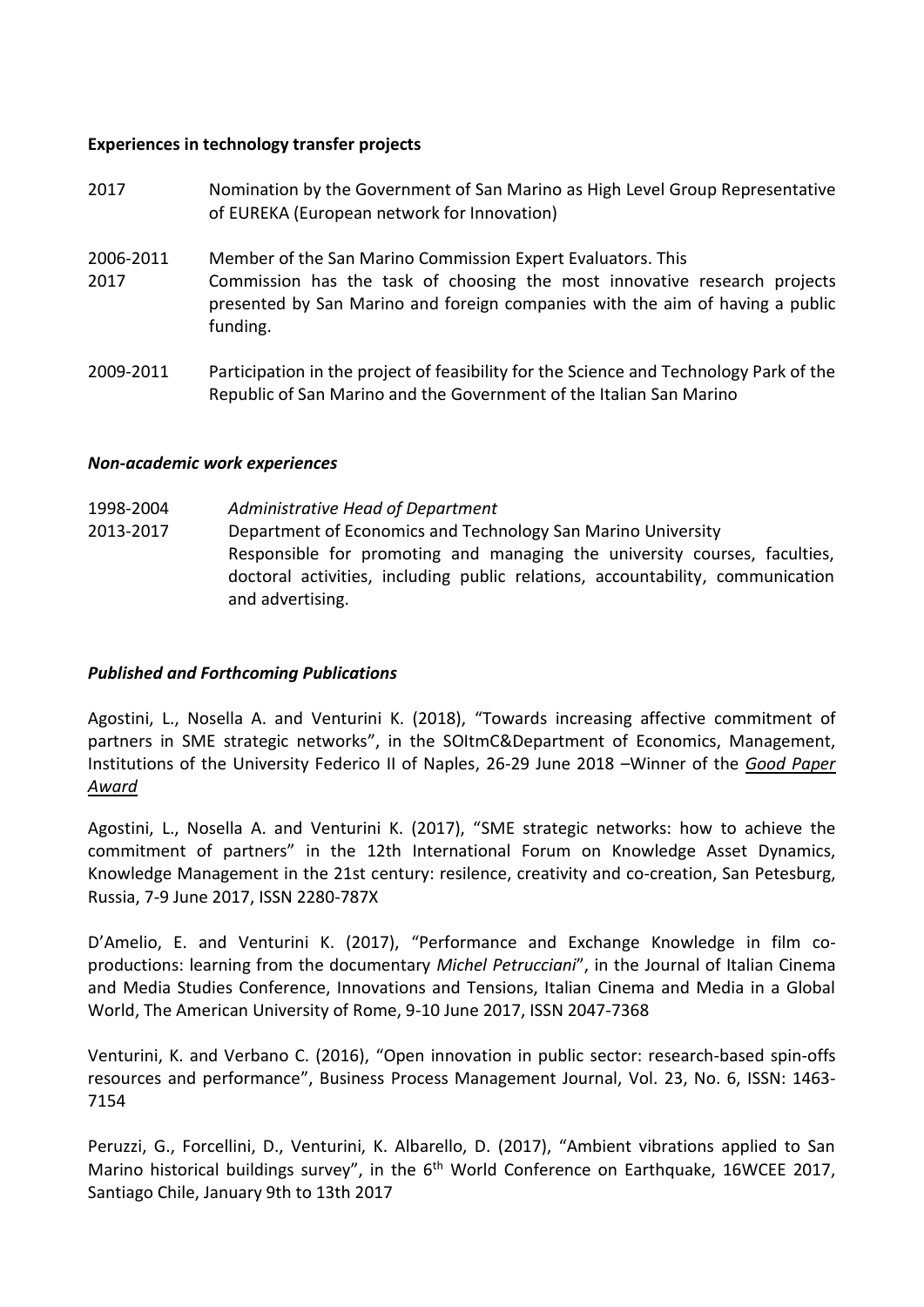Peruzzi, G., Forcellini, D., Venturini, K. Albarello, D. (2016), "Seismic characterization of historical buildings in San Marino Republic from ambient vibration monitoring", International Journal of New Technology and Research, Vol. 2, No. 7, pp. 95-102, ISSN: 2454-4116

Petroni G., Verbano C. and Venturini, K. (2015), "Determinants and Catalysts in Intra-firm Technology Transfer: Learning from Case Studies", Journal of Technology Management & Innovation, Vol. 10, No. 1, ISSN: 0718-2724

Verbano C., Wasser A., Lincoln M. and Venturini K. (2014), "Resource management at academic spinoffs: analysis of Israeli case studies", in the 18th Industrial Engineering and Management Conference & Exhibition Proceedings, Tel-Aviv Israel 25-26 March 2014

Verbano C., Wasser A., Lincoln M, Venturini K. (2013), "Managing resources in the generation and development of research based spinoffs: evidences from Israeli ICT cases", in Technology Transfer to Society Annual Conference, Entrepreneurial Activity and Regional Competitiveness, Bergamo, November 8-9th 2013, ISSN: 1572-1922, doi 10.1007/978-3-319-17713-7

Venturini K. and Verbano C. (2014), "A systematic review of the space technology transfer literature: research synthesis and emerging gaps", Space Policy, Vol. 30, No.2, pp. 98-114 (IF=0.500), http://dx.doi.org/10.1016/j.spacepol.2014.04.003

Crema M., Verbano C. and Venturini K. (2014), "Linking strategy with open innovation and performance in SMEs", Measuring Business Excellence, Vol. 18, No. 2, pp. 14 – 27, http://dx.doi.org/10.1108/MBE-07-2013-0042

Venturini K., Verbano C. and Matsumoto M. (2013), "Space Technology Transfer: Spin-off Cases from Japan", Space Policy, Vol. 29, No. 1, pp. 49–57 (IF=0.500), <http://dx.doi.org/10.1016/j.spacepol.2012.11.010>

Venturini, K. and Verbano C. (2013), "Space technology transfer: a systematic literature review", in 8th European Conference on Innovation and Entrepreneurship Proceedings, September 19-20, Brussels, Vol. 2, pp. 613-622, Academic Conferences International Limited, ISBN: 978-1-909507-59- 3 ISSN: 2049-1050

Verbano C., Venturini, K. and Wasser A. (2013), "The Evolution of Resources in Research based Spinoffs: Learning from a Case Study", in 8th European Conference on Innovation and Entrepreneurship Proceedings, September 19-20, Brussels, Vol. 2, pp. 623-632, Academic Conferences International Limited, ISBN: 978-1-909507-59-3 ISSN: 2049-1050

Verbano C., Crema M., Venturini, K. (2013), "The identification and characterization of open innovation profiles in Italian SMEs", Journal of Small Business Management (IF=1.392), doi: 10.1111/jsbm.12091

Verbano C. and Venturini K. (2013), "Managing Risks in SMEs: a Literature Review and Research Agenda", Journal of Technology Management & Innovation, Vol. 8, pp. 186-197, ISSN: 0718-2724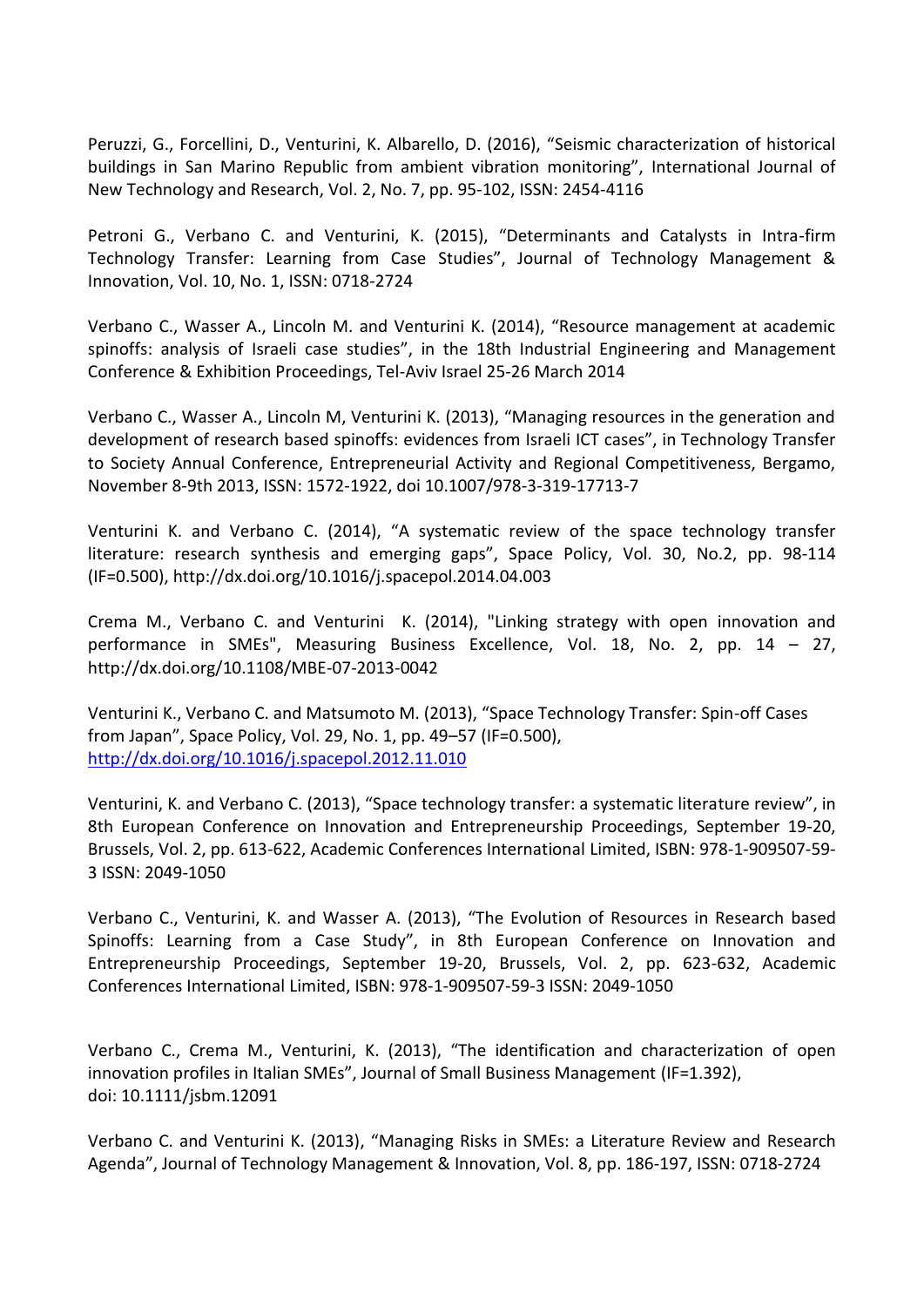Venturini K., Verbano C., Bron A. (2013), "Openness and innovation: an empirical analysis in firms located in the Republic of San Marino", International Journal of Engineering, Science and Technology, pp. 60-70, ISSN: 2141-2839

Verbano C., Crema M., Venturini K. (2013), "Connecting strategy, open innovation and performance in SMEs", in Proceedings of 5th International Conference on Education and New Learning Technologies. IATED, ISBN: 9788461638222, Barcelona - SPAIN, 1-3 July, 2013

Verbano C. and Venturini K. (2012), "Technology Transfer in the Italian Space Industry: Organizational Issues and Determinants", Management Research Review, Vol. 35, No. 4, pp. 1-15, ISSN: 2040-8269

Petroni G., Venturini K. and Verbano C. (2012), "Open innovation and new issues in R&D organization and personnel management", International Journal of Human Resource Management, Vol. 23, No. 1, pp. 147-173, IF 2011: 1.043 - ISSN 0958-5192, http://dx.doi.org/10.1080/09585192.2011.561250

Verbano C., Crema M. and Venturini K. (2011), "Integration and Selectivity in Open Innovation: an empirical analysis in SMEs", in World Academy of Science, Engineering and Technology, Vol. 59, Nov. 2011, pp. 1106-1114, ISSN 2010-376X

Venturini K., Verbano C. and Matsumoto M. (2011), "Space Technology transfer: evidences from Japan", in (a cura di) Torres IC; Chova LG; Martinez AL , ICERI2011 Proceedings, pp. 5192-5204, Madrid: IATED – International Association of Technology, Education and Development, ISBN: 978- 84-615-3324-4

Crema M., Venturini K. and Verbano C. (2011), "Open Innovation profiles in Italian manufacturing companies", in: e-Proceedings of the 14th Uddevalla Symposium 2011 &Third International Symposium, University of Bergamo, Italy, 16-18th June 2011, ISBN: 978-91-977943-2-9, ISSN: 1653-7831

Verbano C. and Venturini K. (2011), "Development Paths of Risk Management: approaches, methods and fields of application", Journal of Risk Research, Vo. 14, No. 5-6, pp. 519– 550, (IF 2011: 0,880), ISSN: 1366-9877, http://dx.doi.org/10.1080/13669877.2010.541562

Cantarello S., Nosella A., Petroni G. and Venturini K. (2011), "External technology sourcing: evidence from cases of design-driven innovation", Management Decision, Vol. 49, No. 6, pp. 962- 983 (IF 2010: 0,622), http://dx.doi.org/10.1108/00251741111143630

Venturini K., Verbano C. and Salmaso L. (2010), "Open Innovation in Firms Located in the Republic of San Marino", Rent XXIV - Research In entrepreneurship and small business, "The Entrepreneurial Process in a Changing Economy", Proceedings CD, Maastricht, The Netherlands, November 18-19, 2010, ISSN: 2219-5572.

Verbano C., Venturini K. and Bigliardi B. (2010), "Organization and determinants of technology transfer in Space industry", International Conference of Education Research and Innovation, Proceedings CD, Madrid 15-17th Nov.2010, ISBN: 978-84-614-2439-9.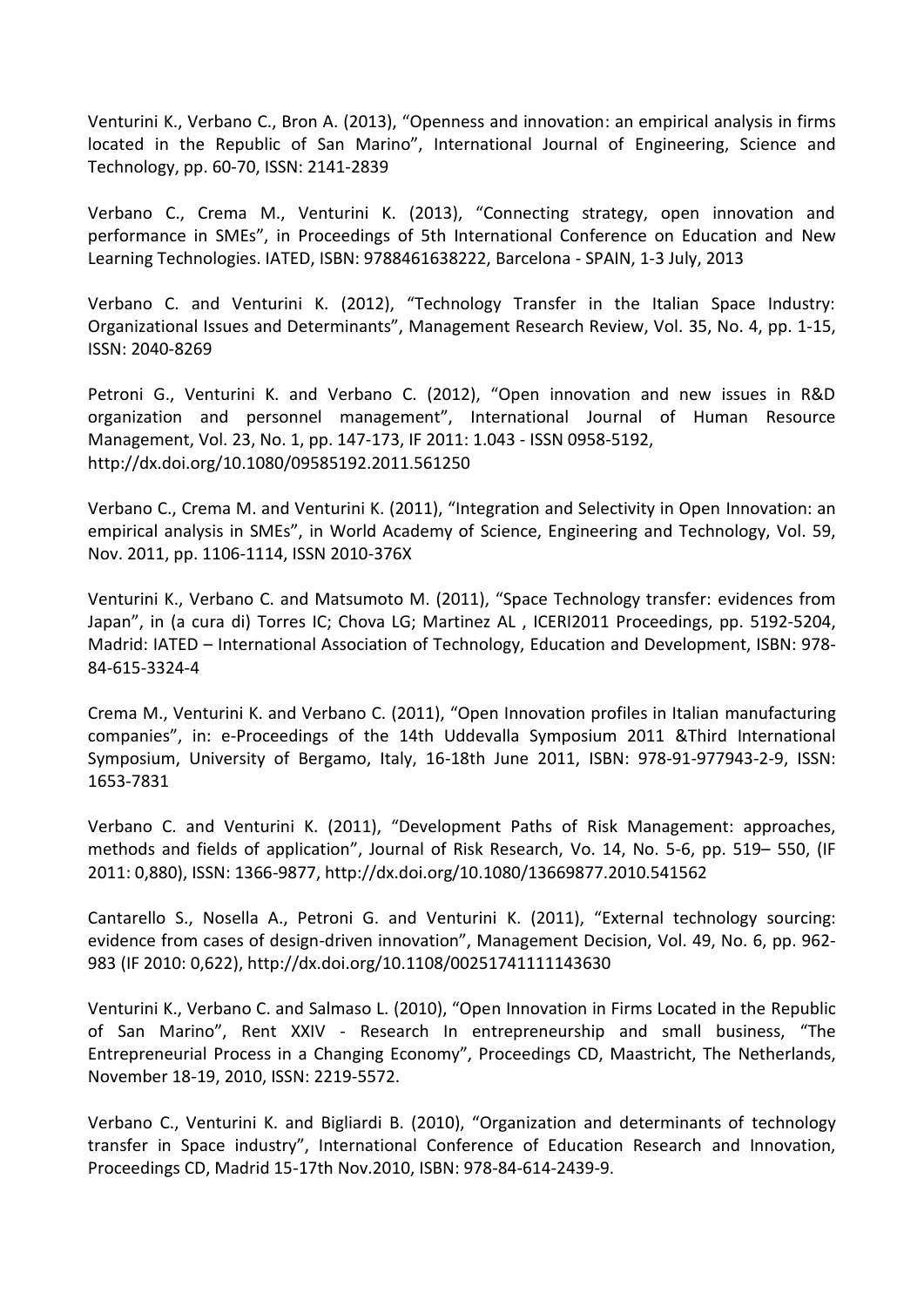Petroni G., Venturini K. and Santini S. (2010), "Space technology transfer policies: learning from scientific satellite case studies, Space Policy, Vol. 26, No. 2, pp. 39-52 (Top 25 Hottest Articles Social Science) (IF 2009: 1,707), http://dx.doi.org/10.1016/j.spacepol.2009.11.004

Venturini K. and Verbano C. (2009), "The Adoption of Laser Technology in Italian Art Restoration Firms: The Role of Suppliers and Clients" Journal of Current Issues in Finance, Business and Economics, Vol. 2, No. 2/3, pp. 113-138.

Verbano C., Venturini K. and Brancia A. (2009), "Knowledge Management supporting the development of small and medium enterprises: a case study", International Conference of Education Research and Innovation Proceedings CD, Madrid 16-18th Nov.2009, ISBN: 978-84-613- 2955-7.

Petroni G., Verbano C., Venturini K. and Cantarello S. (2009), Discovering the basic strategic orientation of big Space Agencies, Space Policy, Vol. 25, No. 1, pp. 45-62 (IF 2009: 1,707), doi 10.1016/j.spacepol.2008.12.010

Verbano C., Nosella A., Venturini K. and Turra F. (2009), "Addressing R&D investment decisions: a critical review and comparison of R&D project selection methods", in Braet J. (edited by), 4thECEI Conference Proceedings, Antwerp (Belgium), 10-11 September 2009, Reading (England), Academic Conferences Ltd, ISBN: 978-906638-42-9

Verbano C., Venturini K., Petroni G., Nosella A. (2008), "Characteristics of Italian art restoration firms and factors influencing their adoption of laser technology", Journal of Cultural Economics, Vol. 32, pp. 3-34, ISSN: 0885-2545, DOI: 10.1007/s10824-007-9053-8

Petroni G., Venturini K., Verbano C. (2007), "L'innovazione tecnologica nelle imprese di restauro dei beni artistico-culturali: l'introduzione della tecnologia laser", Riunione Scientifica annuale AiIG, Milan 11–12 ottobre 2007, pp. 293-322, ISBN 978-88-90314407

Petroni G., Venturini K., Verbano C. (2008), "Towards open innovation: a new approach in the management of scientists and engineers", in Proceedings of the R&D Management Conference 2008, ISBN: 978-0-9559367-0-8

Cantarello S., Nosella A., Petroni G. and Venturini K. (2007), "The governance modes for external technology sourcing during new product development stages: evidence from cases of designdriven innovation", Brussels: EIASM, 2007, 14th International Product Development Management Conference, Porto (Portugal), 11-12 June 2007, pp. 957-968.

Petroni G., Turra F., Verbano C., Venturini K. (2006), "The adoption of laser technology by art restoration firms", European Conference on Entrepreneurship and Innovation, Ministry of Research, Paris 16-17 November 2006, pp. 177-192, ISBN 978-1-905305-38-4.

### **Book Contributions**

Verbano C., Wasser A., Lincoln M., Venturini K., "Managing resources in the generation and development of research based spinoffs: evidences from Israeli ICT CASES" In: D. Audretsch, E.